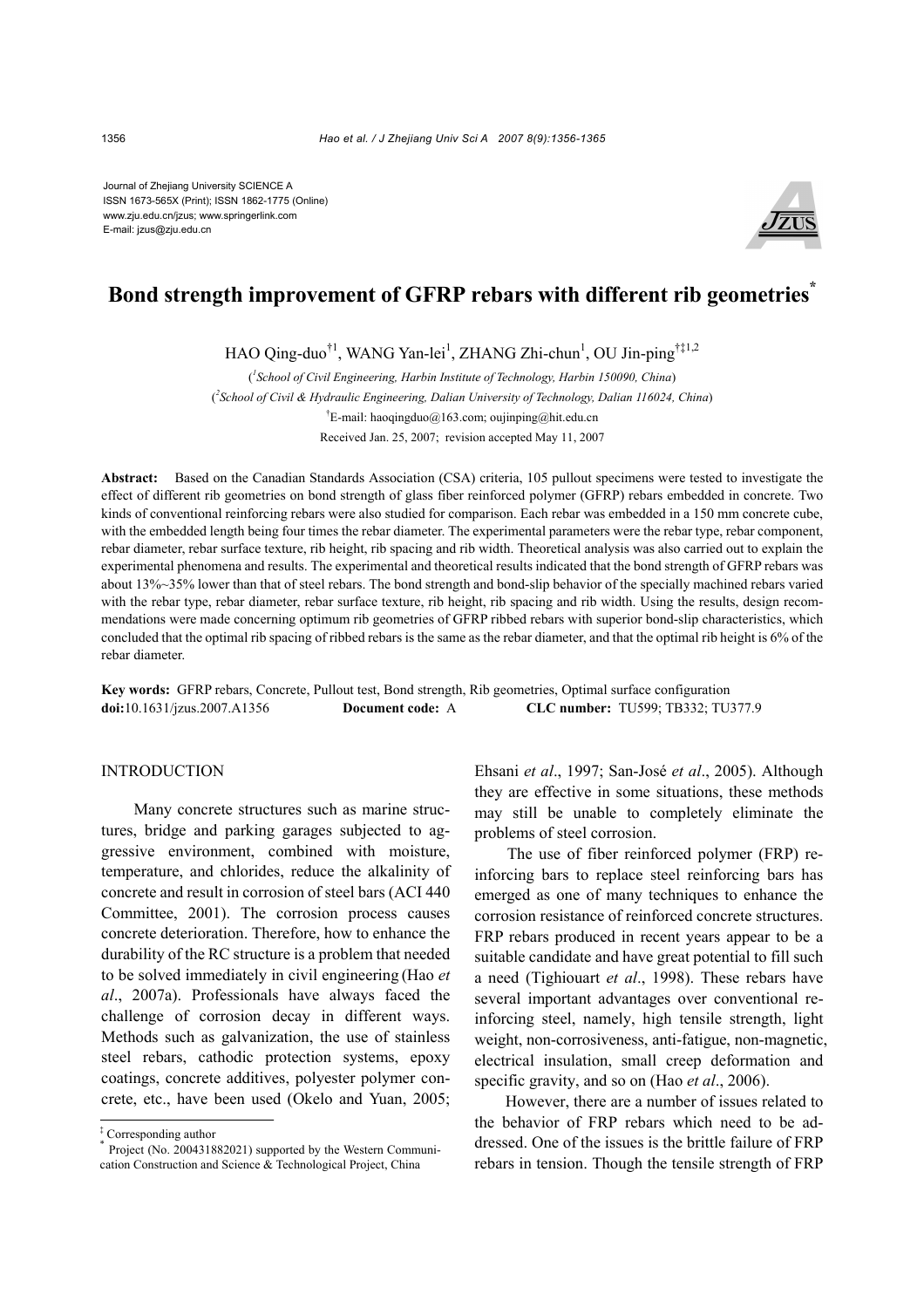rebar is larger than that of steel rebar, the typical stress-strain relationship of FRP rebars is fairly linear at all stress levels up to the point of failure, without exhibiting any yielding characteristics like that observed for steel rebar (Benmokrane *et al*., 2000). But the most important factor limiting the field application of FRP rebars to civil engineering is the lack of information and design guidelines on their properties of bonding to concrete (Cosenza *et al*., 1997). The bond property between FRP rebars and concrete is affected not only by concrete strength, concrete cover, casting depth, embedded length, rebar diameter and ambient temperature (Katz and Berman, 2000), but also by the rebar's component and the outer surface, such as the rib spacing, rib height and rib face angle (Malvar *et al*., 2003). Therefore, the key problem for the research on the bond property between FRP rebars and concrete is to determine the optimal surface configuration first.

It is worth noting that a number of bond tests have already been performed by several experts on FRP rebars (Benmokrane *et al*., 1996; Achillides and Pilakoutas, 2004; Tighiouart *et al*., 1999; San-José and Manso, 2006; Hao *et al*., 2007b). However, these tests were localized to examine the effect of different surface configurations on the bond behavior, rather than research to determine the optimal surface configuration for FRP rebars specially. Based on 105 pullout specimens, this paper used the pullout test to study the bond behavior of glass fiber reinforced polymer (GFRP) ribbed rebars to concrete, and determine the optimal surface configuration finally.

Furthermore, the data presented here can be used to calculate the development length of GFRP ribbed rebars and establish the bond-slip constitutive relationship between GFRP ribbed rebars and concrete. This study's findings should be of interest to design engineers, manufactures, and those involved in development of code provisions.

# EXPERIMENTAL PROGRAM

## **GFRP rebar**

The GFRP rebars used in this research program were divided into 6 series in a total of 24 different rib geometries. Two kinds of steel ribbed rebars in nominal diameters of 10 and 12 mm were also tested for comparison. For each rebar, the rib spacing (RS) is the center-to-center spacing of the rebar ribs. Rib height (RH) is the height of the rib above the surface of the rebar, and is measured as the difference between the bar radius at a rib and the radius at midpoint between that rib and the next one. Rib angle (RA) is the angle that the rebar rib forms with the longitudinal axis of the ribbed rebar.

These rebars were manufactured using the pultrusion process and were made of thermosetting resin and Type E glass fibers. During manufacturing, different methods of surface treatment were adopted to enhance the bond between GFRP rebar and concrete. The surface configurations of GFRP rebars and steel rebars are shown in Fig.1. For series A and B rebars, one small fiber strand was wound in helical pattern on the rebar surface to make ribs before heat-curing, and was stripped off the rebar at last. For series C and F rebars, the longitudinal fibers were wrapped in a helical pattern with a small strand fiber which was



**Fig.1 Surface configurations of GFRP rebars and steel rebars**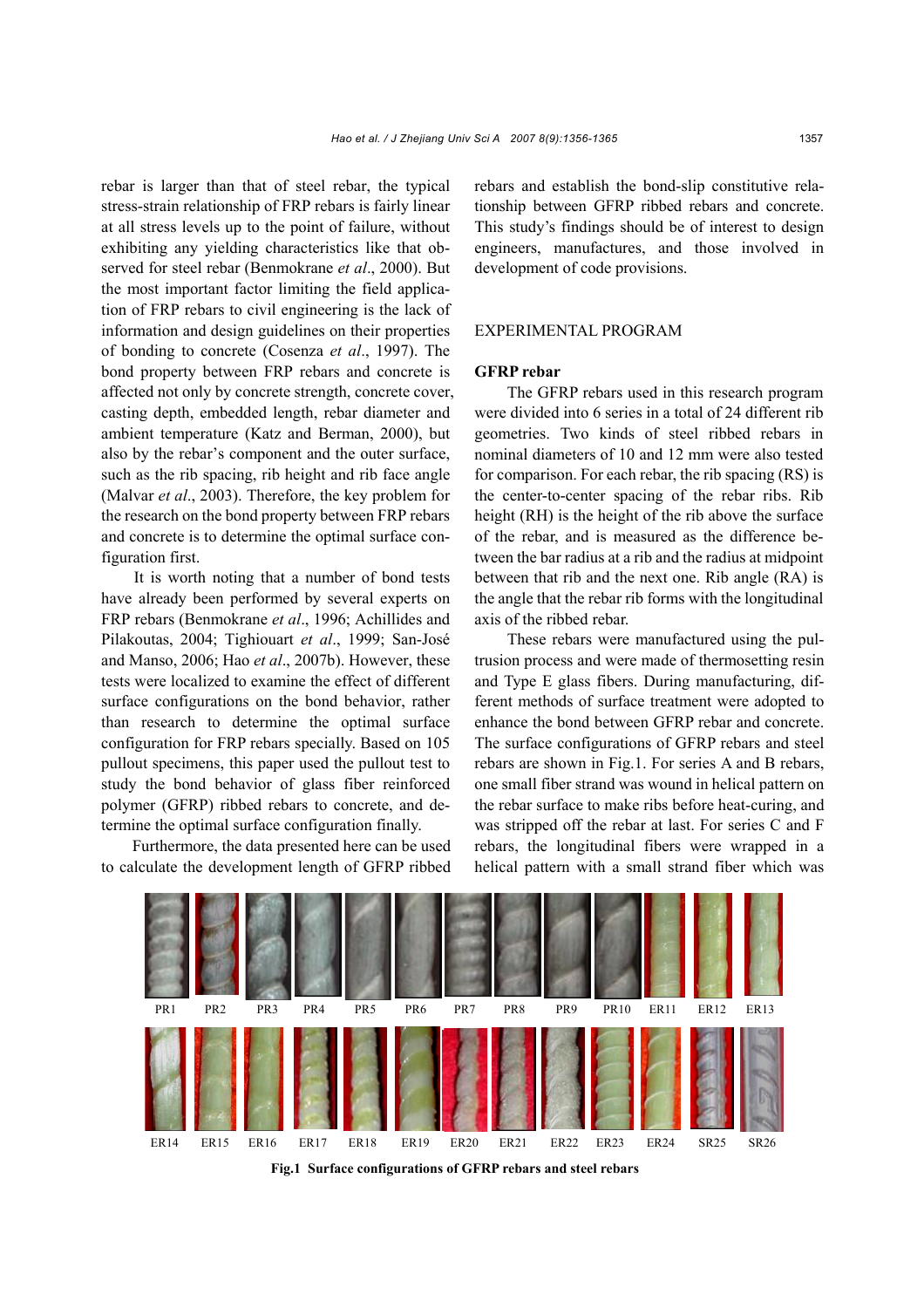tight to induce indentations on the surface and to improve its bond behavior, or were wound with fiber strands to make deformations on the surface before the heat-curing. For series D rebars, the ribs on the rebar surface were made by one 6 mm wide plastic strip. The strip was wrapped helically on the rebar surface, and was stripped off the rebar at last. Series E rebars named Aslan 100 were made by Hughes Brothers Inc., USA. This kind of rebar was sand coated with helical lengthwise ribs like series A and B rebars. Series G rebars were ordinary steel rebars. The surface treatment and deformation geometry of GFRP rebars and steel rebars are described in Table 1.

| Firm         | Rebar<br>notation         | Diameter<br>(mm) | Surface texture of GFRP rebar |                          |                          |                          |                            |                          |                  |                 |  |
|--------------|---------------------------|------------------|-------------------------------|--------------------------|--------------------------|--------------------------|----------------------------|--------------------------|------------------|-----------------|--|
|              |                           |                  | Rope<br>winding               | Sand<br>coating          | Fiber strand winding     |                          | Surface deformation or rib |                          |                  |                 |  |
|              |                           |                  |                               |                          | Single                   | Double                   | Deformation                | Rib                      |                  | RS (mm) RH (mm) |  |
| A            | PR1                       | 10               | $\overline{\phantom{0}}$      | $\equiv$                 | $^{+}$                   | $\equiv$                 | $\overline{\phantom{0}}$   | $\qquad \qquad +$        | 5                | 0.6             |  |
|              | $PR2^*$                   | 10               |                               |                          | $^{+}$                   |                          |                            |                          | $10\,$           | 0.6             |  |
|              | $PR21$ <sup>*</sup>       | 10               |                               |                          | $^{+}$                   |                          |                            |                          | $10\,$           | 0.4             |  |
|              | PR22*                     | 10               |                               |                          | $^{+}$                   |                          |                            |                          | $10\,$           | 0.5             |  |
|              | PR23*                     | 10               |                               |                          | $^{+}$                   |                          |                            |                          | $10\,$           | $0.7\,$         |  |
|              | PR24*                     | 10               |                               |                          | $^{+}$                   |                          |                            | $^{+}$                   | $10\,$           | $0.8\,$         |  |
|              | PR25*                     | 10               |                               |                          | $^{+}$                   |                          |                            | $^{+}$                   | 10               | 0.9             |  |
|              | PR3                       | 10               |                               |                          | $^{+}$                   |                          |                            | $^{+}$                   | 15               | 0.6             |  |
|              | PR4                       | 10               |                               |                          | $^{+}$                   |                          |                            | $^{+}$                   | 20               | 0.6             |  |
|              | PR5                       | 10               |                               |                          | $^{+}$                   |                          |                            | $^{+}$                   | 25               | $0.6\,$         |  |
|              | PR6                       | 10               |                               | $\overline{\phantom{0}}$ | $^{+}$                   | -                        | -                          | $+$                      | 30               | 0.6             |  |
|              | PR7                       | 12               |                               |                          | $\ddot{}$                |                          |                            | $^{+}$                   | 6                | 0.6             |  |
| $\, {\bf B}$ | $\text{PR8}^{\#}$         | 12               |                               |                          | $^{+}$                   |                          |                            | $+$                      | 12               | 0.6             |  |
|              | $PR81^{\#}$               | 12               |                               |                          | $^{+}$                   |                          |                            | $+$                      | 12               | 0.36            |  |
|              | PR82#                     | 12               |                               |                          | $^{+}$                   |                          |                            | $+$                      | 12               | 0.48            |  |
|              | PR83#                     | 12               |                               |                          | $^{+}$                   |                          |                            | $+$                      | 12               | 0.72            |  |
|              | $\text{PR}84^{\text{\#}}$ | 12               |                               |                          | $^{+}$                   |                          |                            |                          | 12               | 0.84            |  |
|              | PR9                       | 12               |                               |                          | $^{+}$                   |                          |                            | $^{+}$                   | 18               | 0.6             |  |
|              | PR10                      | 12               |                               | $\overline{\phantom{0}}$ | $^{+}$                   |                          | $\overline{\phantom{0}}$   | $^{+}$                   | 24               | 0.6             |  |
| $\mathbf C$  | ER11                      | 10               |                               |                          | $\ddot{}$                |                          | $\ddot{}$                  | $\overline{\phantom{0}}$ | 10               | 0.32            |  |
|              | ER12                      | 10               |                               |                          | $^{+}$                   |                          | $^{+}$                     | $\overline{\phantom{0}}$ | 15               | 0.25            |  |
|              | ER13                      | 10               |                               |                          | $^{+}$                   |                          | $^{+}$                     | $\overline{\phantom{0}}$ | $20\,$           | 0.20            |  |
|              | <b>ER14</b>               | 10               |                               |                          | $^{+}$                   |                          | $^{+}$                     | $\overline{\phantom{0}}$ | 25               | 0.14            |  |
|              | ER15                      | 10               |                               |                          |                          | $+$                      | $^{+}$                     | $\overline{\phantom{0}}$ | 20               | 0.21            |  |
|              | ER16                      | 10               |                               |                          |                          | $\! + \!\!\!\!$          | $^{+}$                     | $\overline{\phantom{0}}$ | 25               | 0.28            |  |
| $\mathbf D$  | ER17                      | $\,8\,$          | $\equiv$                      | $\overline{\phantom{0}}$ | $+$                      | $\equiv$                 | $\overline{\phantom{0}}$   | $\qquad \qquad +$        | $\,8\,$          | 0.32            |  |
|              | <b>ER18</b>               | $\,8\,$          |                               | -                        | $^{+}$                   |                          | -                          | $^{+}$                   | 12               | 0.44            |  |
|              | ER19                      | $\,8\,$          | -                             | -                        |                          | $\overline{\phantom{0}}$ |                            | $\! + \!$                | 16               | 0.46            |  |
| ${\bf E}$    | <b>ER20</b>               | 6.5              | $\equiv$                      | $^{+}$                   | $^{+}$                   | $\equiv$                 | $\equiv$                   | $^{+}$                   | 21               | 0.49            |  |
|              | ER21                      | 9.5              |                               | $\! + \!\!\!\!$          | $^{+}$                   |                          |                            |                          | 17               | $0.81\,$        |  |
|              | <b>ER22</b>               | 12.7             | —                             |                          | $^{+}$                   |                          | $\qquad \qquad -$          |                          | 25               | 0.75            |  |
| $\mathbf F$  | <b>ER23</b>               | 10               | $+$                           | $\rightarrow$            | $\ddot{}$                | $\overline{\phantom{m}}$ | $\overline{\phantom{m}}$   | $^{+}$                   | 10               | 0.68            |  |
|              | <b>ER24</b>               | 10               | $^{+}$                        | $\overline{\phantom{0}}$ | $^{+}$                   |                          | $\overline{\phantom{0}}$   |                          | 15               | 0.79            |  |
| $\mathbf G$  | <b>SR25</b>               | 10               | $\overline{\phantom{0}}$      | $\overline{\phantom{0}}$ | $\overline{\phantom{0}}$ | $\overline{\phantom{0}}$ | $\overline{\phantom{0}}$   | $\qquad \qquad +$        | $\boldsymbol{7}$ | 1.00            |  |
|              | SR26                      | 12               |                               |                          |                          |                          |                            | $^{+}$                   | 8                | 1.05            |  |

**Table 1 Surface treatment and deformation geometry of GFRP rebars and steel rebars**

PR: GFRP rebar reinforced with polyester resin; ER: GFRP rebar reinforced with epoxy resin; SR: ordinary steel rebar; \* and #: GFRP rebars with the same rib spacing; +: means to improve bond available; -: not available; RS: spacing of rib or deformation; RH: height of rib or deformation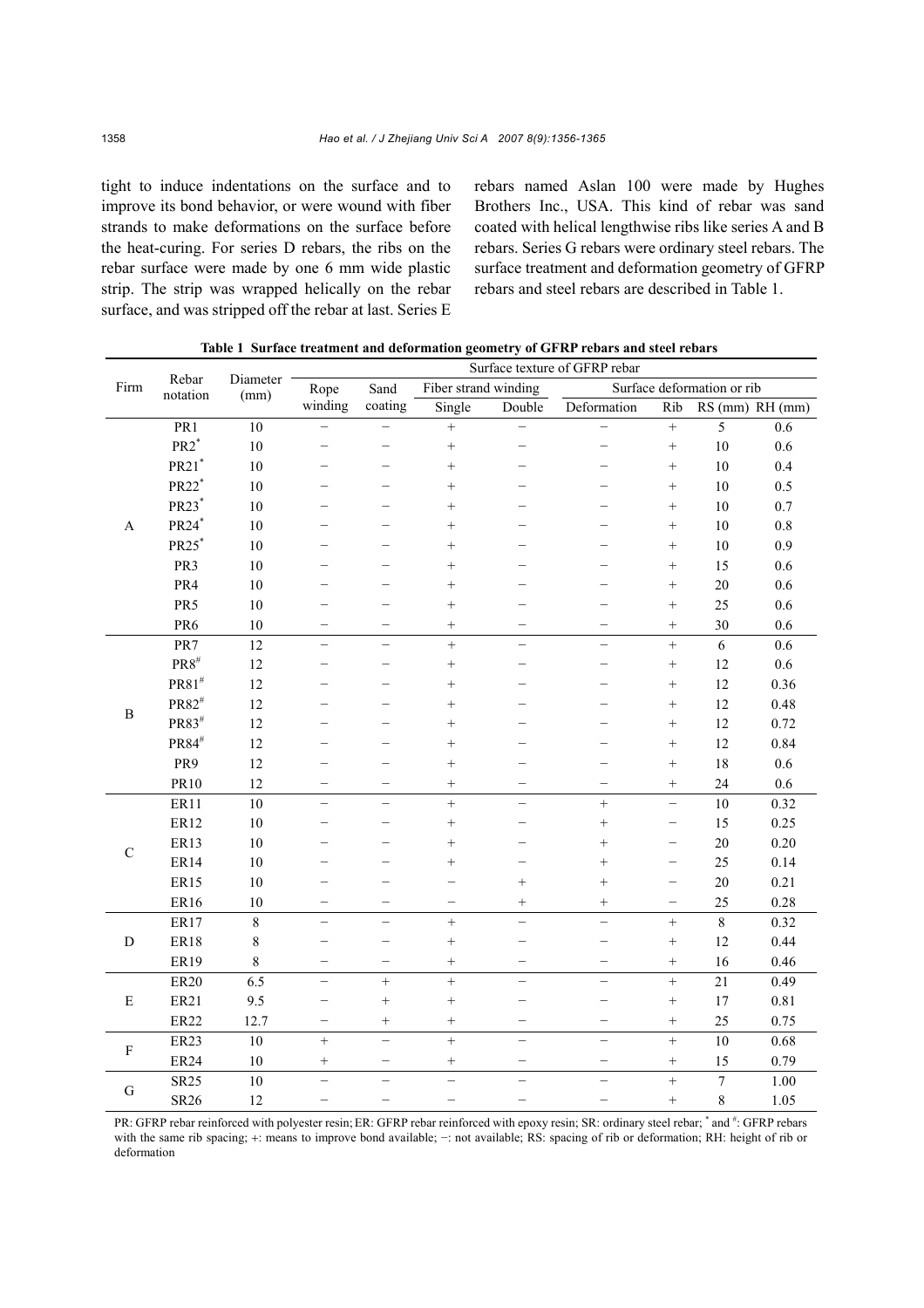### **Pullout specimen**

For the experimental determination of the bond-slip relationship between rebar and concrete, pullout specimen with centric rebar placement can be used. This method is popular because it provides a simple means of comparing the relative bond behavior developed by different rebars. A sketch of the pullout specimen is shown in Fig.2. Each rebar was embedded in a 150 mm concrete cube, and the embedded length was four times (4*d*) the rebar diameter (CSA, 2002). All the rebars were 550 mm long. The length of the deformed GFRP rebars left on the loaded end was 380 mm, in order to satisfy the load requirements; on the free end the length left was 20 mm, so that we can measure the slip on the free end.



**Fig.2 Sketch of pullout specimen (unit: mm)**

Contact between the concrete and the rebar along the embedded length is broken using a soft plastic tube to equalize the stress from the loading plate on the loaded end side and minimize the stress concentration near the boundaries. Three nominally identical specimens were tested for each rebar to check the reliability of the test setup and the scatter of the test results. The concrete was cast vertically, and rodded 25 times with 16 mm diameter tamping rod. After molding, the specimens were cured by covering them with plastic sheet to prevent moisture loss for 28 d. During this period, the specimens were sprayed with water so as to maintain moisture on the surfaces all the time.

A four-part notation system was used to indicate the test variables of each pullout specimen. The first part of the notation indicates the rebar series: A, B, C, D, E, F or G; the second part of the notation indicates the nominal rebar diameter: 6.5, 8, 9.5, 10, 12 or 12.7 mm; the third part indicates the rib spacing: the value of the real center-to-center rib spacing; and the fourth part is the rib height in percent of the rebar diameter: ranging from 2% to 10%. The variables of all test specimens are identified in Table 2.

#### **Testing equipment**

The load frame used in this test was made according to (CSA, 2002), which is shown in Fig.3. The bond specimen was put into the frame, and the frame can be connected with the testing machine using a sleeving made specially. The steel plate had a hole through which the GFRP ribbed rebar can pass, with the hole diameter being 2 times the rebar diameter. A spherical seat was put between the channel steel plate and the lower plate, which ensures that the deformed GFRP rebar is subjected to the axial loads, not the torsional or flexural loads.



1: steel rebar; 2: cushion cap; 3: bolt; 4: upper plate; 5: LVDT; 6: LVDT rack; 7: bond specimen; 8: bolt rod; 9: steel plate; 10: gripper rack; 11: channel steel plate; 12: spherical seat; 13: lower plate; 14: GFRP ribbed rebar



**Fig.3 Setup of pullout test. (a) Sketch; (b) Photo**

The slips of the rebar relative to concrete at the loaded end and at the free end were measured with three linear variable differential transformers (LVDTs). On the loaded end, two LVDTs were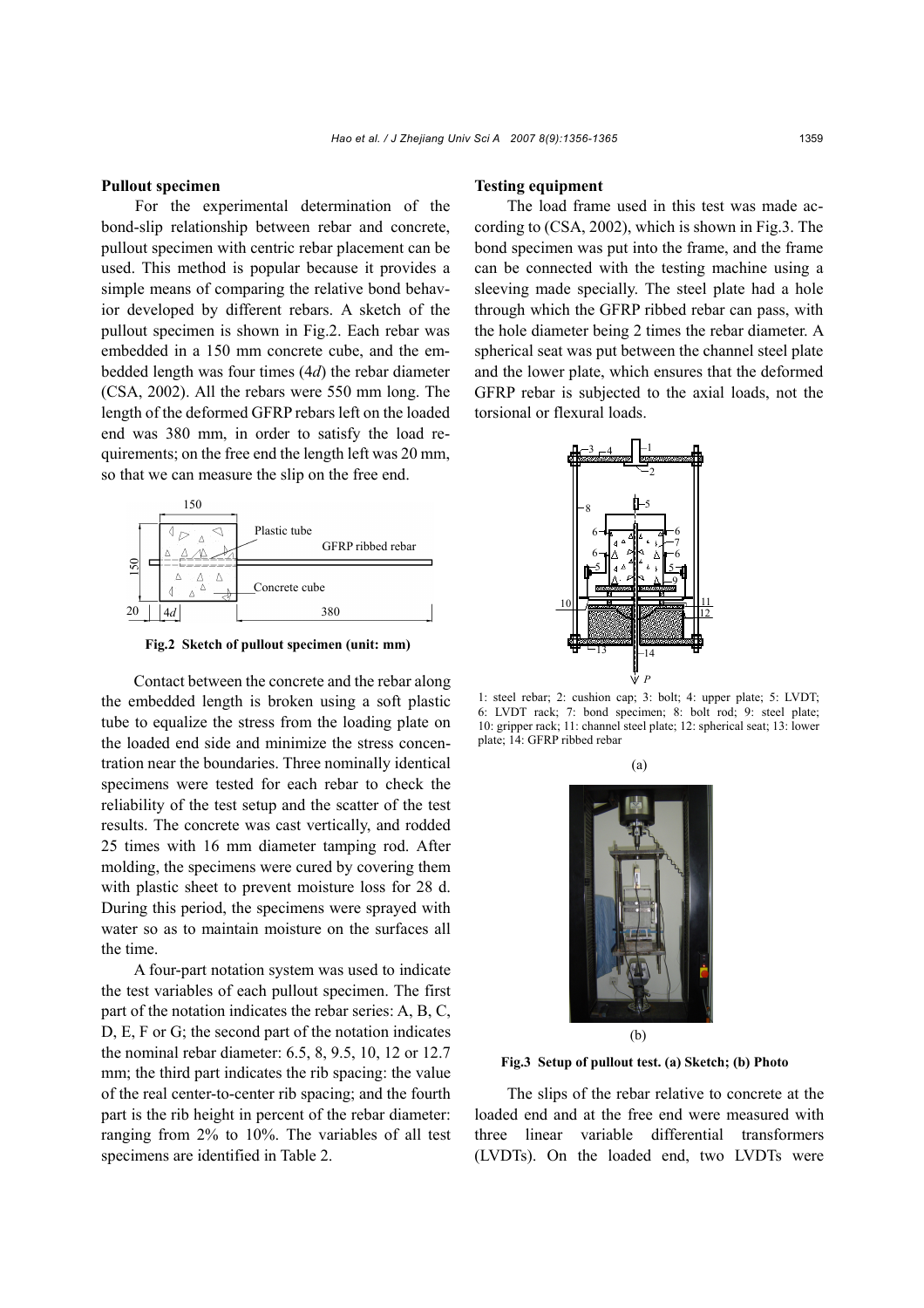| Specimen          |                 |                | Test parameters | Test results |                  |        |                  |                        |
|-------------------|-----------------|----------------|-----------------|--------------|------------------|--------|------------------|------------------------|
| notation          | Rebar           | <b>RS</b>      | RH              | $f_{c}$      | $\boldsymbol{P}$ | $\tau$ | $\boldsymbol{S}$ | Failure                |
|                   | notation        | (mm)           | (mm)            | (MPa)        | (kN)             | (MPa)  | (mm)             | mode                   |
| A-10 $@5#0.06$    | R1              | $\overline{5}$ | $6\%d$          | 28.5         | 16.55            | 13.17  | 1.82             | <b>CS</b>              |
| $A-10@10#0.06$    | R2              | $10\,$         | $6\%d$          | 28.5         | 17.55            | 13.96  | 2.37             | CS                     |
| A-10 $@15#0.06$   | R <sub>3</sub>  | 15             | 6%d             | 28.5         | 16.62            | 13.22  | 3.36             | $\mathbf{C}\mathbf{S}$ |
| A-10@20#0.06      | R <sub>4</sub>  | 20             | $6\%d$          | 28.5         | 13.39            | 10.66  | 3.85             | <b>CS</b>              |
| A-10 $@25#0.06$   | R <sub>5</sub>  | 25             | $6\%d$          | 28.5         | 13.14            | 10.46  | 4.42             | $\text{CS}^*$          |
| A-10 $@30#0.06$   | R <sub>6</sub>  | 30             | $6\%d$          | 28.5         | 13.37            | 10.64  | 4.68             | $\text{CS}^*$          |
| A-10 $@10#0.04$   | R21             | $10\,$         | $4\%d$          | 28.5         | 14.76            | 11.74  | 1.74             | CS                     |
| $A-10(a)10\#0.05$ | R22             | 10             | 5%d             | 28.5         | 16.86            | 13.42  | 2.25             | <b>CS</b>              |
| $A-10(a)10\#0.07$ | R23             | 10             | 7%d             | 28.5         | 17.11            | 13.62  | 2.56             | $\text{CS}^*$          |
| A-10 $@10#0.08$   | R <sub>24</sub> | 10             | 8%d             | 28.5         | 12.90            | 10.26  | 1.86             | $\text{CS}^*$          |
| A-10 $@10#0.09$   | R <sub>25</sub> | 10             | 9%d             | 28.5         | 16.12            | 12.83  | 2.19             | $CS^*$                 |
| $B-12@6#0.05$     | R7              | 6              | 5%d             | 28.5         | 16.70            | 9.23   | 1.34             | CS                     |
| $B-12(a)12\#0.05$ | R <sub>8</sub>  | 12             | 5%d             | 28.5         | 21.00            | 11.61  | 2.49             | <b>CS</b>              |
| B-12@18#0.05      | R <sub>9</sub>  | 18             | 5%d             | 28.5         | 19.60            | 10.83  | 4.18             | CS                     |
| $B-12@24\#0.05$   | R10             | 24             | 5%d             | 28.5         | 17.00            | 9.39   | 4.40             | <b>CS</b>              |
| B-12@12#0.03      | R81             | 12             | 3%d             | 28.5         | 14.60            | 8.07   | 3.39             | <b>CS</b>              |
| $B-12(a)12\#0.04$ | R82             | 12             | 4%d             | 28.5         | 19.60            | 10.83  | 3.08             | CS                     |
| B-12@12#0.06      | R83             | 12             | $6\%d$          | 28.5         | 23.50            | 12.99  | 2.74             | CS                     |
| $B-12@12\#0.07$   | R84             | 12             | 7%d             | 28.5         | 18.20            | 10.06  | 2.63             | $CS^*$                 |
| $C-10(a)10\#0.03$ | R11             | $10\,$         | 3.2%            | 26.3         | 13.72            | 10.92  | 2.62             | $DS$                   |
| $C-10(a)15\#0.03$ | R12             | 15             | 2.5%            | 26.3         | 12.95            | 10.31  | 3.85             | $DS$                   |
| $C-10@20#0.02$    | R13             | 20             | 2%d             | 26.3         | 12.43            | 9.90   | 3.61             | DS                     |
| $C-10@25#0.01$    | R14             | 25             | 1.4%            | 26.3         | 10.86            | 8.65   | 3.34             | DS                     |
| $C-10(a)20\#0.02$ | R <sub>15</sub> | 20             | $2.1\%$ d       | 26.3         | 12.35            | 9.83   | 1.66             | $DS$                   |
| $C-10@25\#0.03$   | R16             | 25             | 2.8%            | 26.3         | 15.38            | 12.25  | 3.42             | DS                     |
| $D-8@8\#0.03$     | R17             | $\,$ $\,$      | 3.2%            | 27.4         | 10.73            | 13.34  | 3.03             | DS                     |
| $D-8@12\#0.06$    | R18             | 12             | 5.5%d           | 27.4         | 13.54            | 16.84  | 5.70             | DS                     |
| $D-8(a)16\#0.06$  | R19             | 16             | 5.8%d           | 27.4         | 15.26            | 18.97  | 4.71             | DS                     |
| E-6.5 $@21#0.05$  | R <sub>20</sub> | 21             | $4.9%$ d        | 27.4         | 11.26            | 21.21  | 2.34             | $CS^*$                 |
| E-9.5 $@17#0.08$  | R21             | 17             | 8.1%            | 27.4         | 21.80            | 18.44  | 0.60             | $CS^*$                 |
| E-12.7@15#0.08    | R22             | 15             | 7.5%            | 27.4         | 23.46            | 11.57  | 3.32             | $CS^*$                 |
| $F-10@10#0.07$    | R23             | $10\,$         | $6.8%$ d        | 26.3         | 9.61             | 7.65   | 2.48             | $\rm DD$               |
| $F-10@$ 15#0.08   | R <sub>24</sub> | 15             | $7.9%$ d        | 26.3         | 8.80             | 7.01   | 4.16             | $\rm DD$               |
| $G-10@7#0.1$      | R <sub>25</sub> | $\overline{7}$ | $10\%$ d        | 27.4         | 26.70            | 21.25  | 1.08             | CS                     |
| G-12 $@8#0.09$    | R <sub>26</sub> | 8              | 10.5%           | 27.4         | 37.45            | 20.70  | 1.24             | CS                     |

**Table 2 Test results of pullout test specimens** 

*d*: rebar diameter; *f*c′: the concrete compressive strength; τ is average bond strength; *P* is applied pullout load; *s*: the slip at the loaded end; CS: the shear of concrete between the ribs; CS<sup>\*</sup>: the shear of concrete between the ribs, with the ribs being slightly damaged; DS: the shear of the deformation; DD: the desquamate of the deformation

clamped to the rebar using the gripper rack, which measured the relative displacement. They were diametrically opposed to compensate for any rotation. A third LVDT was located on the free end to measure the relative displacement between the concrete and the unloaded end of the rebar.

The testing machine for pullout tests must be capable of accurately applying the prescribed load. The load applied to the rebar must be at a rate not greater than 22 kN/min or at a no-load speed of the testing machine head that must not be greater than 1.27 mm/min. In this test, the testing machine was the INSTRON Series 5500R electronic universal material testing machine with a capacity of 100 kN. All the tests were carried out in displacement control mode at a speed of 0.5 mm/min so as to obtain the postpeak behavior. The load was measured with the electronic load cell of the machine. Output from the testing machine and the three LVDTs was recorded using an automatic data acquisition system. Loadings and readings were continued until: (1) pull-through or rupture of the GFRP ribbed rebar occurs; (2) the en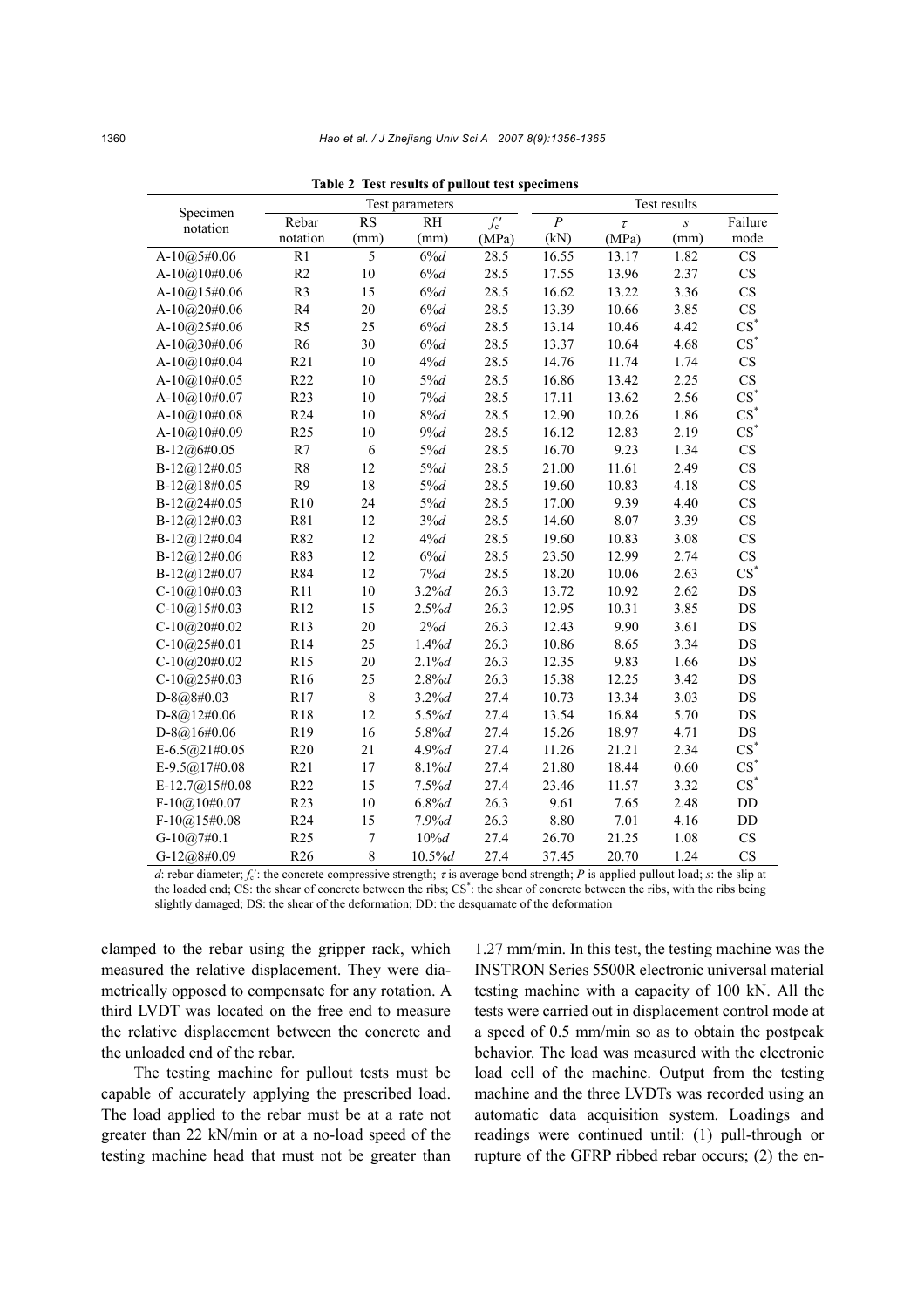closing concrete splits; or (3) slippage of at least 5 mm has occurred at the loaded end with the load nearly remaining the same.

# EXPERIMENTAL RESULTS

## **Mode of failure**

The type of failure observed for each test is given in Table 2. In most cases the specimens failed by the shear of concrete between the ribs of the rebar, which is called pullout failure. But the damage of the rib, the shear off of the deformation, or the desquamation of the deformation was also observed. Pullout failure occurred once the shear strength of bond between the rebar and the concrete was exceeded. The ultimate bond strength of the specimens was dictated by the shear strength of the concrete surrounding the rebar and the rib geometries of the rebar.

#### **Average bond strength**

Assuming uniform bond strength distribution along the embedded length in concrete, the average bond strength is defined as the shear force per unit surface area of the rebar. The average bond stress,  $\tau$ , at any stage during loading is the applied pullout load on the bar, *P*, divided by the nominal surface area of the embedment length *l*a of the bar. For a circular bar diameter *d*, this is given by the relationship:

$$
\tau = P / (\pi d l_{\rm a}),\tag{1}
$$

where,  $\tau$  is average bond strength in MPa; *P* is applied pullout load in N; *d* is diameter of the rebar in mm; and *l*a is embedded length in mm.

# **Slip at the loaded end**

Due to the low elastic modulus of GFRP ribbed rebars, this elongation is significant and has to be corrected. The slip at the loaded end was calculated, taking into account the adjustment for the elastic elongation of the rebar between the actual loaded end of the embedment length and the attachment point of the LVDTs, as given below:

$$
s = s_{\rm m} - \delta_{\rm e},\tag{2}
$$

$$
\delta_{\rm e} = PL / (E_{\rm f} A_{\rm f}), \tag{3}
$$

where,  $s$  is the slip at the loaded end in mm;  $s<sub>m</sub>$  is the measured slip in mm;  $\delta_e$  is the slip correction due to rebar elongation in mm; *P* is applied pullout load in N; *L* is the length between the top surface of bonded length and the average point of attachment of the LVDTs on the rebar in mm;  $E_f$  is the modulus of elasticity in MPa; and  $A_f$  is the nominal cross sectional area in mm<sup>2</sup>.

Test results for all the bond specimens are given in Table 2.

## ANALYSIS OF EXPERIMENTAL RESULTS

#### **Effect of rebar type**

The bond-slip curves of GFRP rebars and ordinary steel rebars are shown in Fig.4. Compared to steel rebars, GFRP rebars showed lower bond strength only about 65%~87% of the former, and the slip at the loaded end of GFRP ribbed rebar was larger, too. This difference in the bond can be attributed to the difference of the surface rib geometries of each type of rebar. For steel rebar, the bearing component is the major source of the bond. The rib of GFRP rebar does not possess the characteristics of steel rebars (i.e. high shear strength, high rigidity and rib geometries) that provide enough lateral confinement through rib bearing.

#### **Effect of rebar component**

The bond-slip curves of GFRP rebars with different component are shown in Fig.5. The component of series A rebar was type E glass fiber and polyester, and the volume content of the fiber was 72%. The component of series C rebars was type E glass fiber and epoxy resin, and the volume content of the fiber was 64%.

From Fig.5 it can be seen that these two types of rebars exhibited similar bond behavior. The bond strength at the same rib spacing of 10 mm was 11.74 MPa and 10.92 MPa, respectively. And the slip at the loaded end was 1.74 mm and 2.62 mm, respectively. Considering the effect of the difference in rib height, the effect of rebar component on bond behavior was neglectable. The reason for this phenomenon was that the physical and mechanical properties of ribs did not improve with the variation of the rebar component.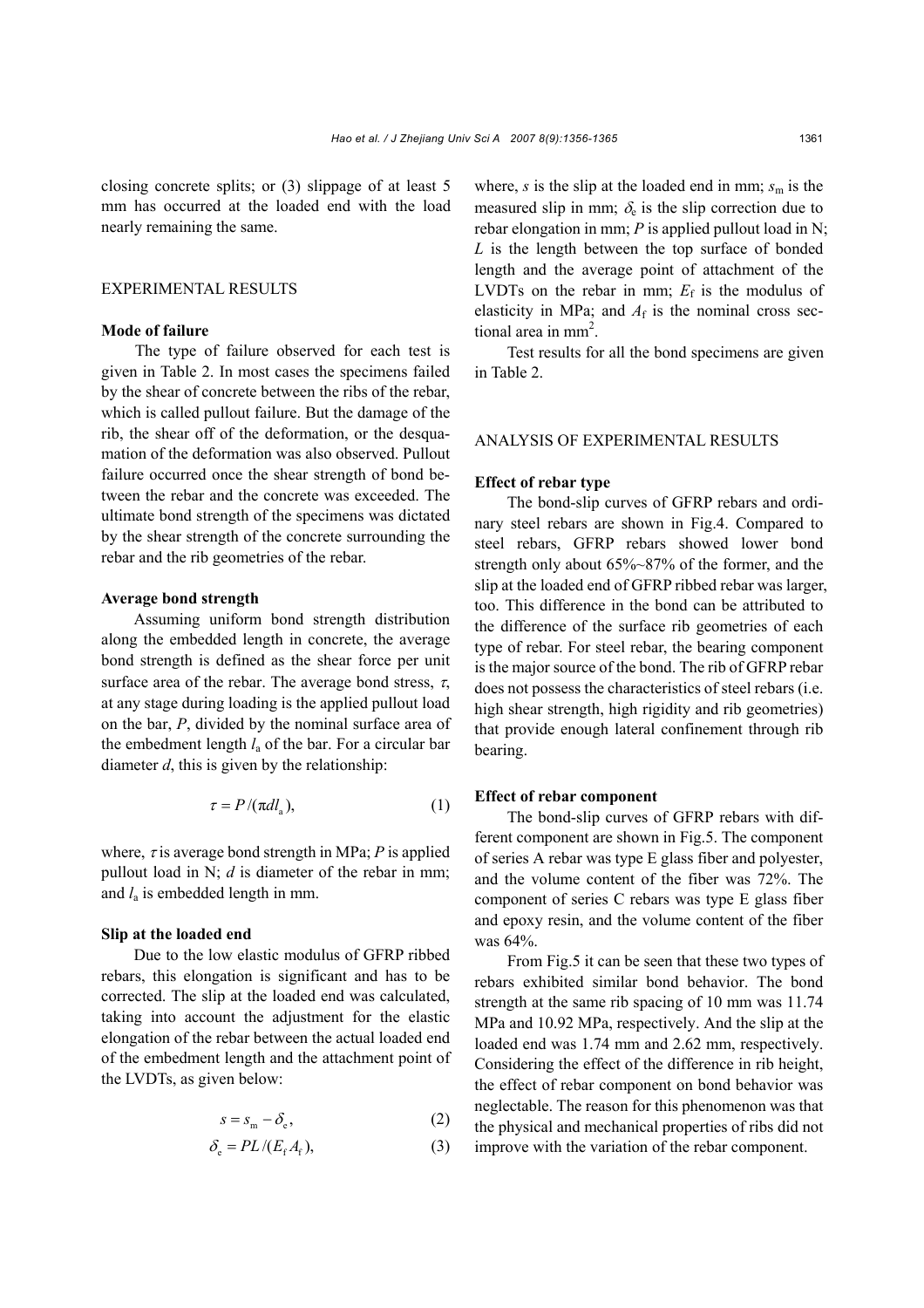## **Effect of rebar diameter**

The bond-slip curves of GFRP rebars are shown in Fig.6. It can be seen from Fig.6 that the bond strength decreased, but that the slip at the loaded end increased when the diameter of the rebar increased. The smaller bond strength of big diameters can be explained by the bleeding of the water in concrete. The bigger the diameter of the rebar, the higher the quantity of bleeding water trapped beneath the rebar, creating a greater void. This void reduced the contact surface between the rebar and the concrete and hence the bond strength decreased.

## **Effect of rebar surface texture**

The bond-slip curves of rebars with different surface textures are shown in Fig.7. From Fig.7 it can be seen that the bond strength of rebars in series D and F was lower than the other series, and that the slip at the loaded end was bigger than that of the other series. Therefore, the surface texture of series D and F rebars was not suggested.

For the rebars of series C, the bond strength of rebars wrapped with double helix fiber strand was still large when the rib spacing was 2.5 times the rebar large when the rib spacing was 2.5 times the rebar diameter. It can be concluded that the surface texture made of double helix fiber strand can improve the bond behavior of GFRP rebar effectively.

The GFRP rebars of series A and E had similar rib geometries, but the rebars of series E were sand coated. The bond strength of series E rebars was bigger than that of series A rebars, and the slip at the loaded end of the former was smaller than that of the latter. Therefore, the treatment of sand-sprayed on the rebar surface was an effective way to improve the bond behavior between GFRP rebar and concrete.

## **Effect of rebar rib spacing**

In the A series, the bond strength, the slip at the loaded end and the bond-slip curves of rebars with different rib spacing are shown in Figs.8a, 8b and 9a.

It can be found that as the rib spacing increased from 1 to 3 times the rebar diameter with the relative



**Fig.4 Bond-slip curves of different kinds of rebars**



**Fig.6 Bond-slip curves of GFRP rebars with different diameters**



**Fig.5 Bond-slip curves of GFRP rebars with different components** 



**Fig.7 Bond-slip curves of rebars with different surface textures**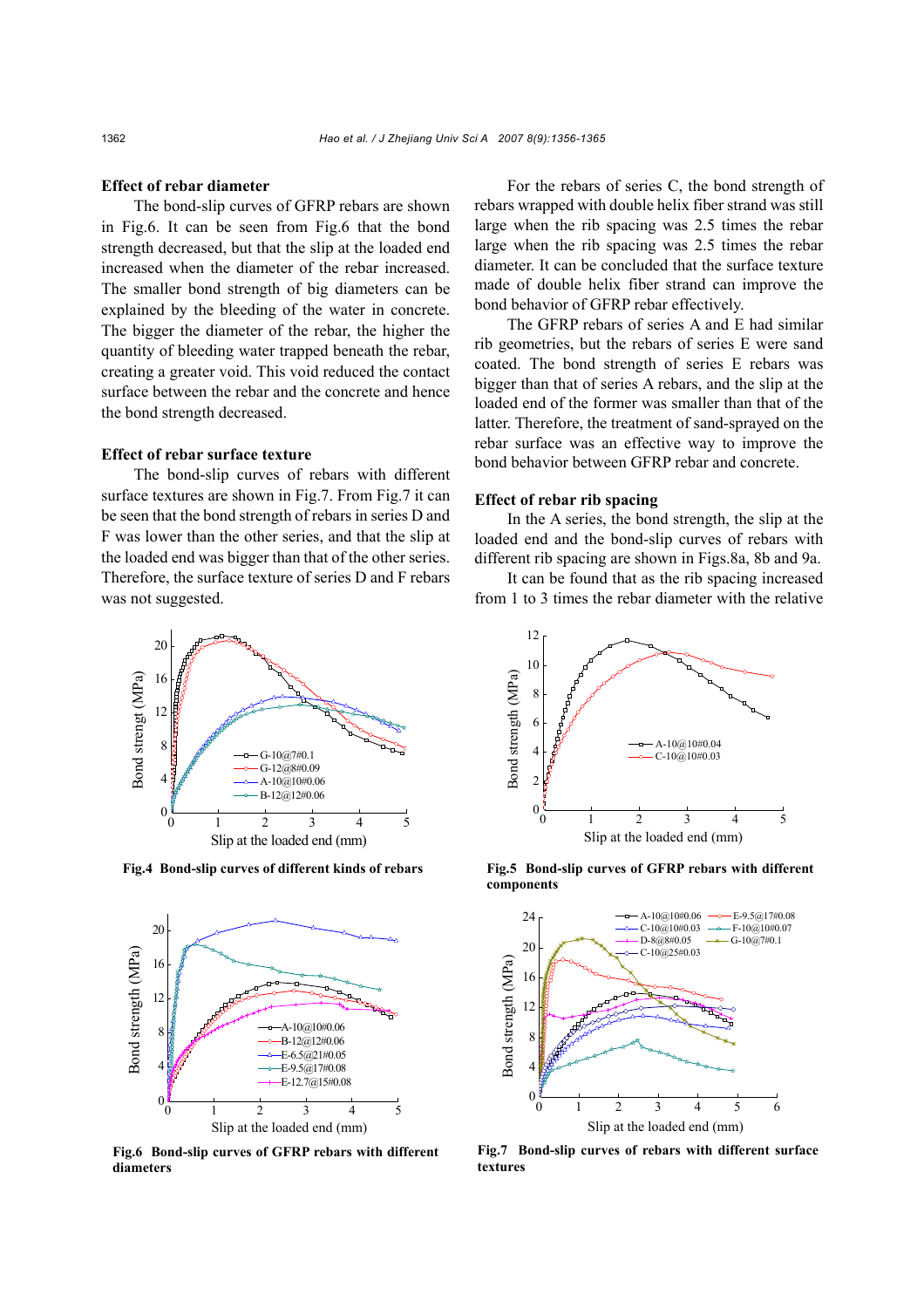rib area decreasing from 0.06 to 0.02, the peak bond strength and the slip corresponding to a given load (bond stiffness) decreased, and the loaded end slip at failure increased by two times. The slip at failure of rebars with rib spacing of 50%*d* was a little smaller than that of rebars with rib spacing being the same as the rebar diameter, but the peak bond strength of the former was less than that of the latter, while the former slope of the curve after the peak point was larger than the latter. Therefore, the GFRP ribbed rebar with rib spacing being the same as the rebar diameter gave the highest peak bond strength and the best bond-slip behavior as compared with rebars with rib spacing ranging from 50% to three times the rebar diameter.

#### **Effect of rebar rib height**

In the B series, the bond strength, the slip at the loaded end and the bond-slip curves of rebars with different rib height are shown in Figs.10a, 10b and 9b. It can be found that as the rib height increased from3%*d* to 6%*d*, the initial bond stiffness of the curve increased, and the peak bond strength of the ribbed rebar improved approximately 60%. But the improving trend was stopped when the rib height was increased to 7%*d*. Both the peak bond strength and the initial bond stiffness decreased obviously. And the slope of the curve after the peak point was larger than that of the rebar with rib height of 6%*d*, too. Therefore, the GFRP ribbed rebar with a rib height of 6%*d* developed the highest peak bond strength and the lowest slip for a given load.

### **Effect of rebar rib width**

In the D series, the bond-slip curves of rebars with different rib width are shown in Fig.11. The clear rib spacing of these rebars was 6 mm, and the change of rib spacing was due to the rib width. The rib width of the rebars was 2 mm, 6 mm and 10 mm, respectively. It can be found that as the rib width increased from 2 mm to 6 mm, the initial bond stiffness of the curve decreased, but the peak bond strength of the ribbed rebars improved approximately 42%. Other



**Fig.8 Bond strengths (a) and slips at the loaded end (b) of GFRP rebars with different rib spacing**



**Fig.9 Bond-slip curves of GFRP rebars with different rib spacing (a) and rib height (b)**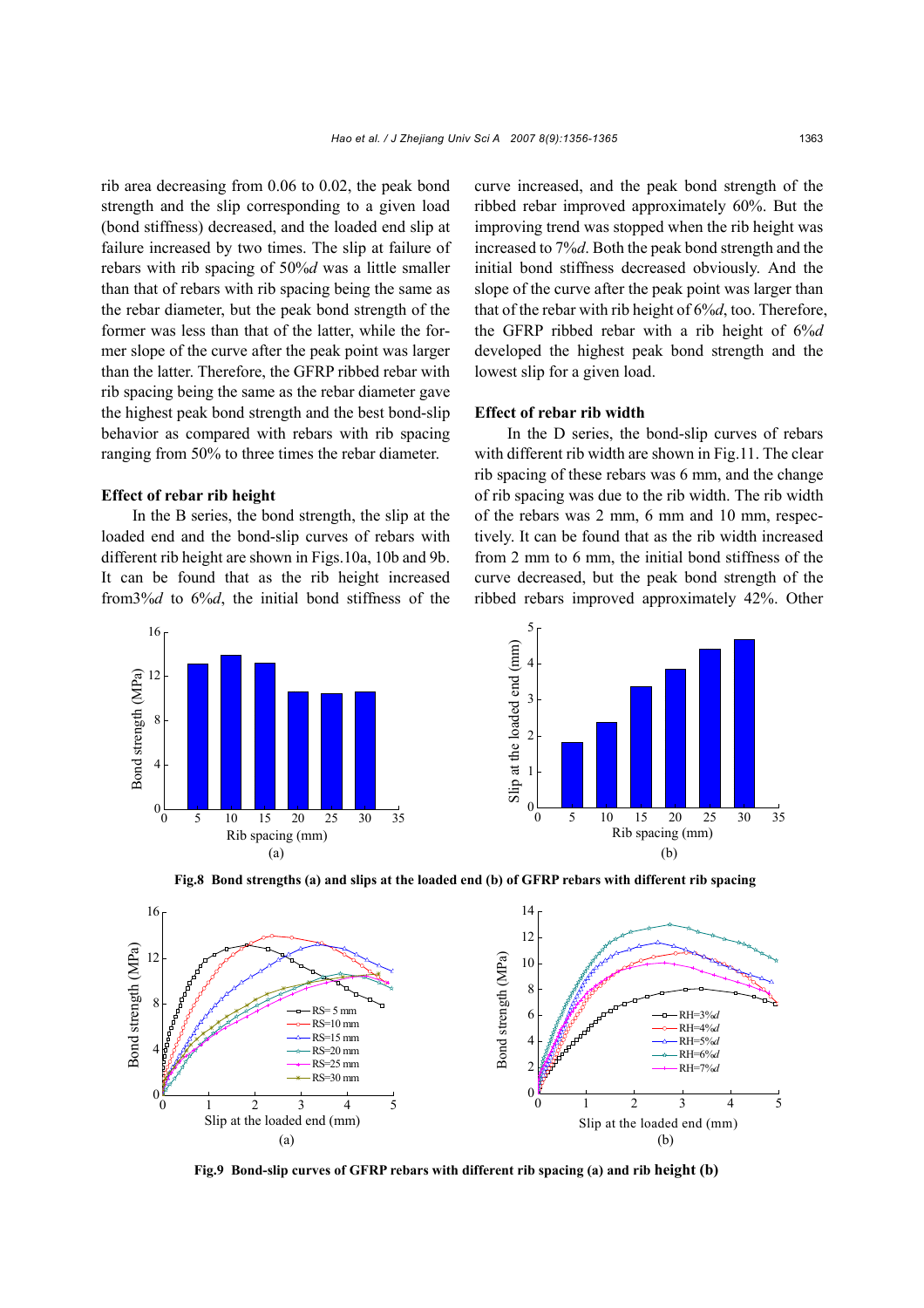

**Fig.10 Bond strengths (a) and slips at the loaded end (b) of GFRP rebars with different rib height**



**Fig.11 Bond-slip curves of GFRP rebars with different rib width** 

disadvantage was that the slip at the loaded end of the rebars was too large. Therefore, it is difficult to evaluate the bond behavior of rebars with different rib width, and further research is needed to determine the optimum rib width for GFRP ribbed rebars.

# **CONCLUSION**

Results of the research program on GFRP ribbed rebars of 24 different rebars indicated similar trends. On the basis of the analysis and comparison of the test results of 105 pullout specimens, the following observations and conclusions can be made:

(1) The bond strength of the GFRP ribbed rebar depended primarily on mechanical interaction between the ribs of the rebar and the surrounding concrete. Therefore, the bond strength and bond-slip relationship of GFRP ribbed rebars varied with the rib geometries.

(2) The bond failure failed in the pull-through mode for most of the specimens. Concrete between the ribs at the loaded end was crushed; no signs of splitting cracks appeared on the cube. But, the damage of the rib, the shear off of the deformation, or desquamation of the deformation was also observed.

(3) The bond strength of GFRP ribbed rebar was lower than that of ordinary steel rebar, only about 65%~87% of the latter, and the slip at the loaded end of GFRP ribbed rebar was larger, too.

(4) The bond strength of GFRP ribbed rebar varied with the diameter and the surface texture of the rebar, but not the rebar component. The bond strength decreased with the increase of the rebar diameter, and improved highly when the surface was sand-coated or wrapped with double helix fiber strand.

(5) When the rib height of the test rebar was kept constant, the ribbed rebar with rib spacing being the same as that of the rebar diameter was superior to rebars with rib spacing ranging from 0.5 to 3 times the rebar diameter.

(6) When the rib spacing of the test rebar was kept constant, the ribbed rebar with rib height 6%*d* was superior to those with rib heights ranging from 3%*d* to 9%*d*.

(7) The effect of rib width on bond behavior of GFRP ribbed rebars was also of significance, and further research was needed to determine the optimum rib width.

(8) When different combinations of rib geometries were investigated, the non-sand coated ribbed rebar with rib spacing being the same as the rebar diameter, and rib height of 6%*d* developed the largest peak bond strength, stiffest bond-slip curve (greatest